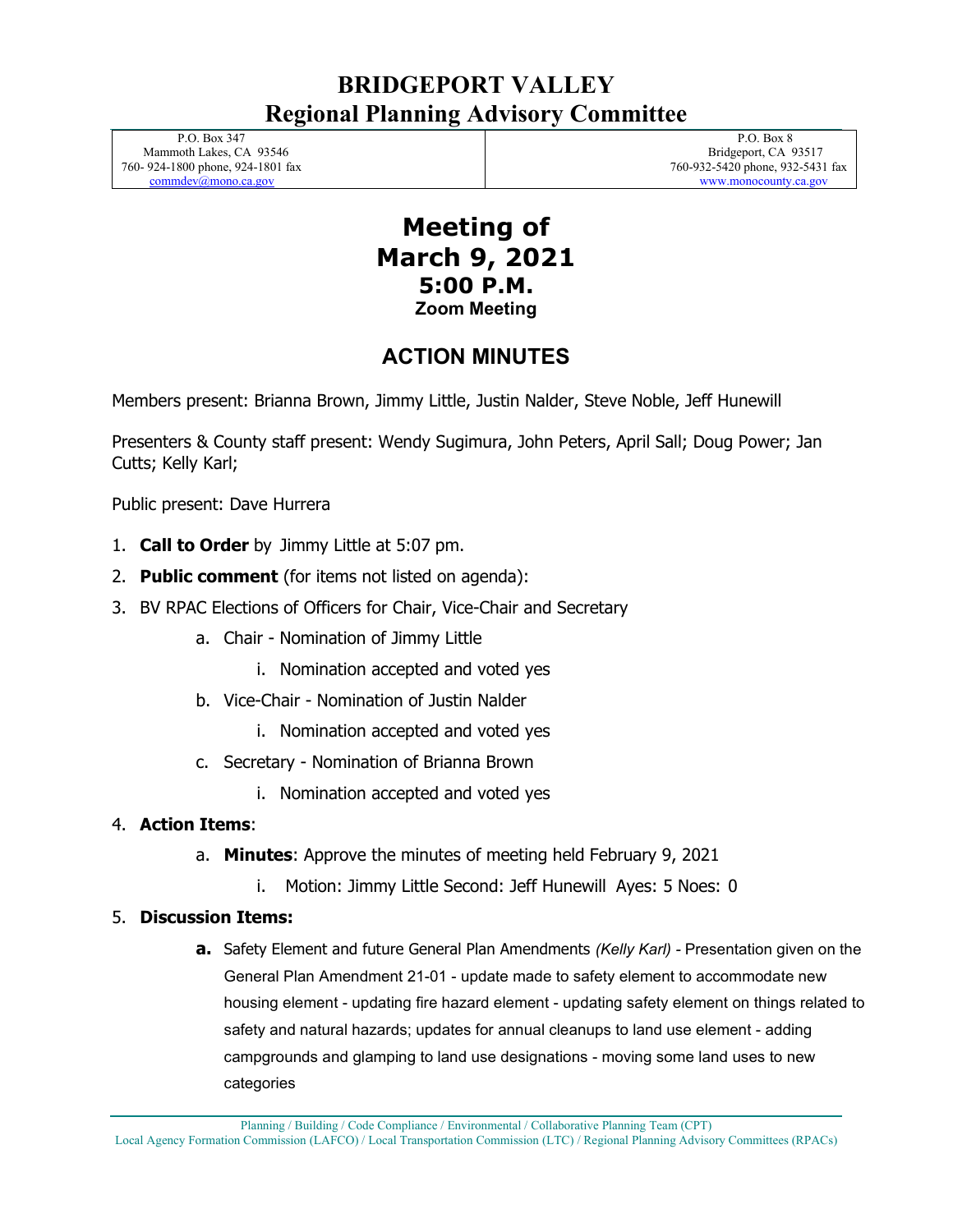**b.** Bridgeport Community Survey results discussion *(RPAC)* - Review of results that did come in on survey from both digital and mail -

#### 6. **Informational Items**:

- a. **Supervisor's report**: John Peters Update given on the Toiyabe clinic that will be station in Bridgeport at the old Clinic building with getting close to an opening date - Update on Covid from BOS with vaccines - Johnson and Johnson available at Rite-Aid in Mammoth large amount of vaccines give in Mono County of both residents and employees - Testing is happening 6 days a week in mammoth with trying to get a north county testing site - A new positive case came up with MWTC so Mono County is still in the purple stage and has not moved to the red yet - county applying for variance to allow case to not county against county totals - New Covid relief package that could mean \$2.8 million for our county money can be used for lost revenue in budget for county;
- b. **MWTC update**: Doug Power Update give on MWTC slow time at the base right now couple formal classes happening right now with some commercial testing happening - next unit coming in at end of April - 2 marines from the base went and trained with other countries (Finland and Sweden) on their winter warfare programs and bringing back some great ideas to the base;
- **c. USFS update:** Jan Cutts update given on Great American Outdoor Act and the use of funds to be used on deferred maintenance (trailheads and developed recreation sites)- Thank you given to Mono County for getting frontline employees vaccinated - Update that on Friday will open the 30 day comment period on the MWTC forest health project;
- **d. Planning update:** April Sall Update given on planning updates 1 use permit being processed and going to committee for a fence and setback on emigrant street - 1 use permit for cannabis modification on a cultivation site - received PUD update that they are putting plant back together to have a test run again and should be at next meeting.
- e. **RPAC member reports**: Brianna Brown 4th of July Fundraiser happening on March 27th; Jimmy Little - asking for the RPAC to discuss possible response to the East Walker River Fishing Regulations; Justin Nalder - Mtn View Fire recovery effort in part 2 of 3 - RFP going out from the Solid waste department - Conway Ranch received approval from BOS to enter lease agreement with Hunewill for grazing and looking at other uses for Conway Ranch; Jeff Hunewill - Update on Hunewill livestock - with calving and horses coming back to the area next month; Steve Noble - CSA had first meeting and setout projects for 21/22 to focus on streets project of putting street signs on dirt roads around community - also considering